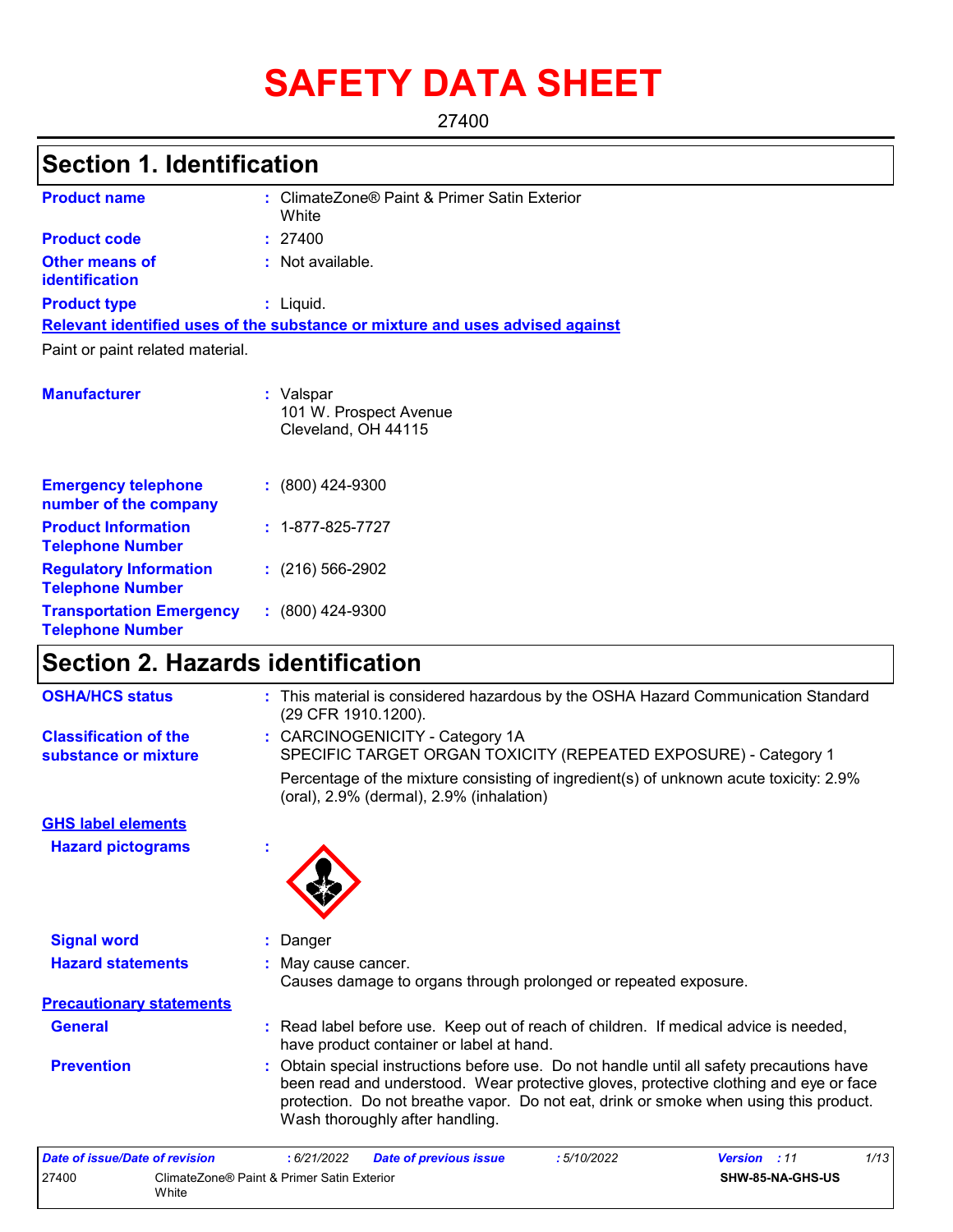## **Section 2. Hazards identification**

| <b>Response</b>                            | : IF exposed or concerned: Get medical advice or attention.                                                                                                                                                                                                                                                                                                                                                                                                                                                                                                                                          |
|--------------------------------------------|------------------------------------------------------------------------------------------------------------------------------------------------------------------------------------------------------------------------------------------------------------------------------------------------------------------------------------------------------------------------------------------------------------------------------------------------------------------------------------------------------------------------------------------------------------------------------------------------------|
| <b>Storage</b>                             | : Store locked up.                                                                                                                                                                                                                                                                                                                                                                                                                                                                                                                                                                                   |
| <b>Disposal</b>                            | : Dispose of contents and container in accordance with all local, regional, national and<br>international regulations.                                                                                                                                                                                                                                                                                                                                                                                                                                                                               |
| <b>Supplemental label</b><br>elements      | WARNING: This product contains chemicals known to the State of California to cause<br>cancer and birth defects or other reproductive harm. Adequate ventilation required when<br>sanding or abrading the dried film. If Adequate ventilation cannot be provided wear an<br>approved particulate respirator (NIOSH approved). Follow respirator manufacturer's<br>directions for respirator use. DELAYED EFFECTS FROM LONG TERM<br>OVEREXPOSURE. Abrading or sanding of the dry film may release Crystalline Silica<br>which has been shown to cause lung damage and cancer under long term exposure. |
|                                            | Please refer to the SDS for additional information. Keep out of reach of children. Do not<br>transfer contents to other containers for storage.                                                                                                                                                                                                                                                                                                                                                                                                                                                      |
| <b>Hazards not otherwise</b><br>classified | : None known.                                                                                                                                                                                                                                                                                                                                                                                                                                                                                                                                                                                        |

## **Section 3. Composition/information on ingredients**

| <b>Substance/mixture</b> | : Mixture        |
|--------------------------|------------------|
| <b>Other means of</b>    | : Not available. |
| identification           |                  |

#### **CAS number/other identifiers**

| Ingredient name                       | $\%$ by weight | <b>CAS number</b> |
|---------------------------------------|----------------|-------------------|
| Titanium Dioxide                      | I≥10 - ≤25     | 13463-67-7        |
| Crystalline Silica, respirable powder | 3≥ا            | 14808-60-7        |
| Heavy Paraffinic Oil                  | ∣≤1            | 64742-65-0        |

Any concentration shown as a range is to protect confidentiality or is due to batch variation.

**There are no additional ingredients present which, within the current knowledge of the supplier and in the concentrations applicable, are classified and hence require reporting in this section.**

**Occupational exposure limits, if available, are listed in Section 8.**

### **Section 4. First aid measures**

#### **Description of necessary first aid measures**

| Eye contact         | : Immediately flush eyes with plenty of water, occasionally lifting the upper and lower<br>eyelids. Check for and remove any contact lenses. Continue to rinse for at least 10<br>minutes. Get medical attention.                                                                                                                                                                                                                                                                                                                         |
|---------------------|-------------------------------------------------------------------------------------------------------------------------------------------------------------------------------------------------------------------------------------------------------------------------------------------------------------------------------------------------------------------------------------------------------------------------------------------------------------------------------------------------------------------------------------------|
| <b>Inhalation</b>   | : Remove victim to fresh air and keep at rest in a position comfortable for breathing. If<br>not breathing, if breathing is irregular or if respiratory arrest occurs, provide artificial<br>respiration or oxygen by trained personnel. It may be dangerous to the person providing<br>aid to give mouth-to-mouth resuscitation. Get medical attention. If unconscious, place<br>in recovery position and get medical attention immediately. Maintain an open airway.<br>Loosen tight clothing such as a collar, tie, belt or waistband. |
| <b>Skin contact</b> | : Flush contaminated skin with plenty of water. Remove contaminated clothing and<br>shoes. Wash contaminated clothing thoroughly with water before removing it, or wear<br>gloves. Continue to rinse for at least 10 minutes. Get medical attention. Wash clothing<br>before reuse. Clean shoes thoroughly before reuse.                                                                                                                                                                                                                  |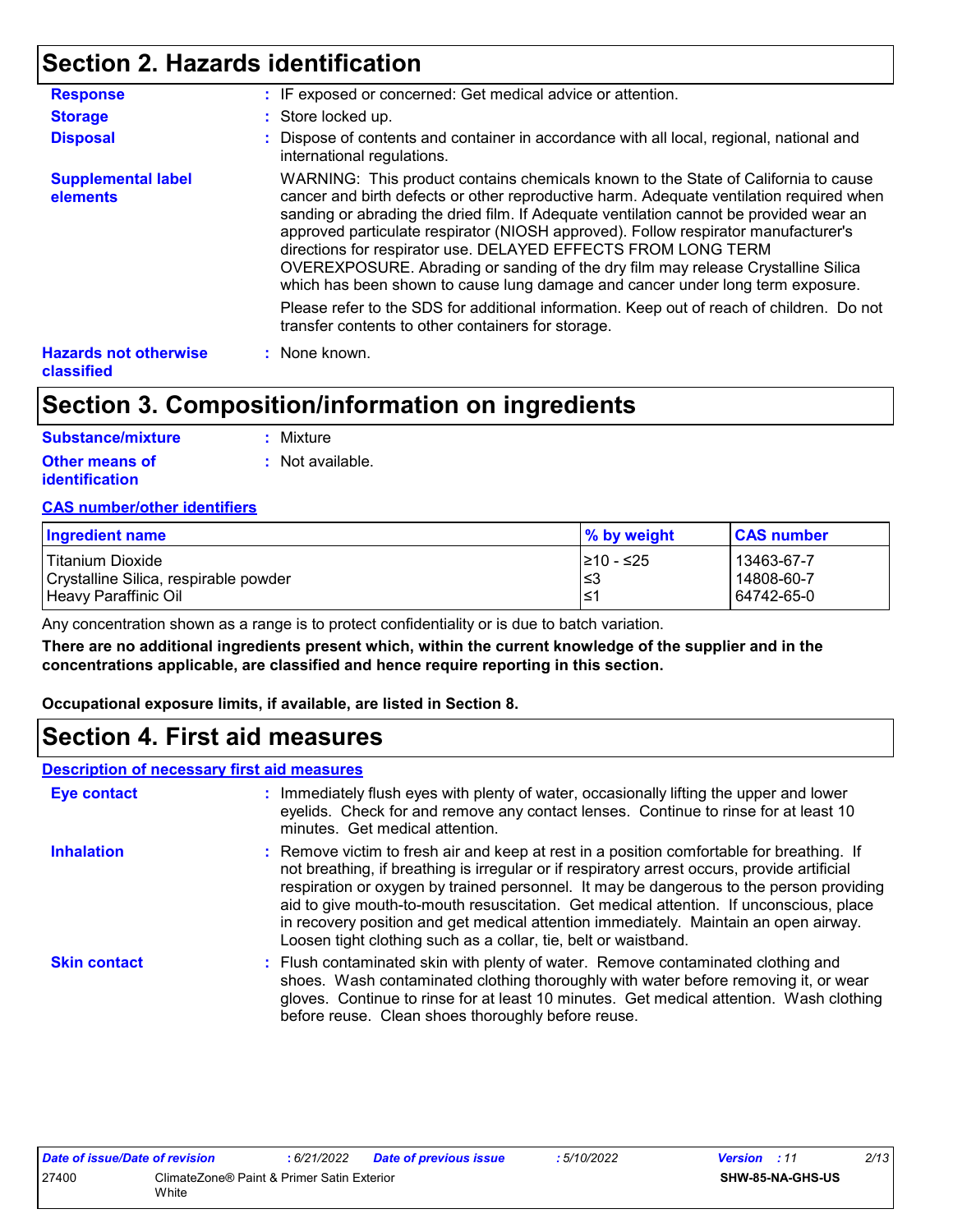## **Section 4. First aid measures**

| <b>Ingestion</b>                                   | : Wash out mouth with water. Remove dentures if any. If material has been swallowed<br>and the exposed person is conscious, give small quantities of water to drink. Stop if the<br>exposed person feels sick as vomiting may be dangerous. Do not induce vomiting<br>unless directed to do so by medical personnel. If vomiting occurs, the head should be<br>kept low so that vomit does not enter the lungs. Get medical attention. Never give<br>anything by mouth to an unconscious person. If unconscious, place in recovery position<br>and get medical attention immediately. Maintain an open airway. Loosen tight clothing<br>such as a collar, tie, belt or waistband. |  |  |  |  |
|----------------------------------------------------|-----------------------------------------------------------------------------------------------------------------------------------------------------------------------------------------------------------------------------------------------------------------------------------------------------------------------------------------------------------------------------------------------------------------------------------------------------------------------------------------------------------------------------------------------------------------------------------------------------------------------------------------------------------------------------------|--|--|--|--|
| Most important symptoms/effects, acute and delayed |                                                                                                                                                                                                                                                                                                                                                                                                                                                                                                                                                                                                                                                                                   |  |  |  |  |
| <b>Potential acute health effects</b>              |                                                                                                                                                                                                                                                                                                                                                                                                                                                                                                                                                                                                                                                                                   |  |  |  |  |
| <b>Eye contact</b>                                 | : No known significant effects or critical hazards.                                                                                                                                                                                                                                                                                                                                                                                                                                                                                                                                                                                                                               |  |  |  |  |
| <b>Inhalation</b>                                  | : No known significant effects or critical hazards.                                                                                                                                                                                                                                                                                                                                                                                                                                                                                                                                                                                                                               |  |  |  |  |
| <b>Skin contact</b>                                | No known significant effects or critical hazards.                                                                                                                                                                                                                                                                                                                                                                                                                                                                                                                                                                                                                                 |  |  |  |  |
| <b>Ingestion</b>                                   | : No known significant effects or critical hazards.                                                                                                                                                                                                                                                                                                                                                                                                                                                                                                                                                                                                                               |  |  |  |  |
| <b>Over-exposure signs/symptoms</b>                |                                                                                                                                                                                                                                                                                                                                                                                                                                                                                                                                                                                                                                                                                   |  |  |  |  |
| <b>Eye contact</b>                                 | : No specific data.                                                                                                                                                                                                                                                                                                                                                                                                                                                                                                                                                                                                                                                               |  |  |  |  |
| <b>Inhalation</b>                                  | : No specific data.                                                                                                                                                                                                                                                                                                                                                                                                                                                                                                                                                                                                                                                               |  |  |  |  |
| <b>Skin contact</b>                                | No specific data.                                                                                                                                                                                                                                                                                                                                                                                                                                                                                                                                                                                                                                                                 |  |  |  |  |
| <b>Ingestion</b>                                   | : No specific data.                                                                                                                                                                                                                                                                                                                                                                                                                                                                                                                                                                                                                                                               |  |  |  |  |
|                                                    | Indication of immediate medical attention and special treatment needed, if necessary                                                                                                                                                                                                                                                                                                                                                                                                                                                                                                                                                                                              |  |  |  |  |
| <b>Notes to physician</b>                          | : Treat symptomatically. Contact poison treatment specialist immediately if large<br>quantities have been ingested or inhaled.                                                                                                                                                                                                                                                                                                                                                                                                                                                                                                                                                    |  |  |  |  |
| <b>Specific treatments</b>                         | : No specific treatment.                                                                                                                                                                                                                                                                                                                                                                                                                                                                                                                                                                                                                                                          |  |  |  |  |
| <b>Protection of first-aiders</b>                  | : No action shall be taken involving any personal risk or without suitable training. If it is<br>suspected that fumes are still present, the rescuer should wear an appropriate mask or<br>self-contained breathing apparatus. It may be dangerous to the person providing aid to<br>give mouth-to-mouth resuscitation. Wash contaminated clothing thoroughly with water<br>before removing it, or wear gloves.                                                                                                                                                                                                                                                                   |  |  |  |  |

**See toxicological information (Section 11)**

## **Section 5. Fire-fighting measures**

| <b>Extinguishing media</b>                             |                                                     |                                                         |                                                                                       |            |                                                                                                                                                                                        |      |
|--------------------------------------------------------|-----------------------------------------------------|---------------------------------------------------------|---------------------------------------------------------------------------------------|------------|----------------------------------------------------------------------------------------------------------------------------------------------------------------------------------------|------|
| <b>Suitable extinguishing</b><br>media                 |                                                     |                                                         | : Use an extinguishing agent suitable for the surrounding fire.                       |            |                                                                                                                                                                                        |      |
| <b>Unsuitable extinguishing</b><br>media               |                                                     | : None known.                                           |                                                                                       |            |                                                                                                                                                                                        |      |
| <b>Specific hazards arising</b><br>from the chemical   |                                                     |                                                         | : In a fire or if heated, a pressure increase will occur and the container may burst. |            |                                                                                                                                                                                        |      |
| <b>Hazardous thermal</b><br>decomposition products     |                                                     | carbon dioxide<br>carbon monoxide<br>metal oxide/oxides | : Decomposition products may include the following materials:                         |            |                                                                                                                                                                                        |      |
| <b>Special protective actions</b><br>for fire-fighters |                                                     | training.                                               |                                                                                       |            | : Promptly isolate the scene by removing all persons from the vicinity of the incident if<br>there is a fire. No action shall be taken involving any personal risk or without suitable |      |
| Date of issue/Date of revision                         |                                                     | :6/21/2022                                              | <b>Date of previous issue</b>                                                         | :5/10/2022 | <b>Version</b> : 11                                                                                                                                                                    | 3/13 |
| 27400                                                  | ClimateZone® Paint & Primer Satin Exterior<br>White |                                                         |                                                                                       |            | SHW-85-NA-GHS-US                                                                                                                                                                       |      |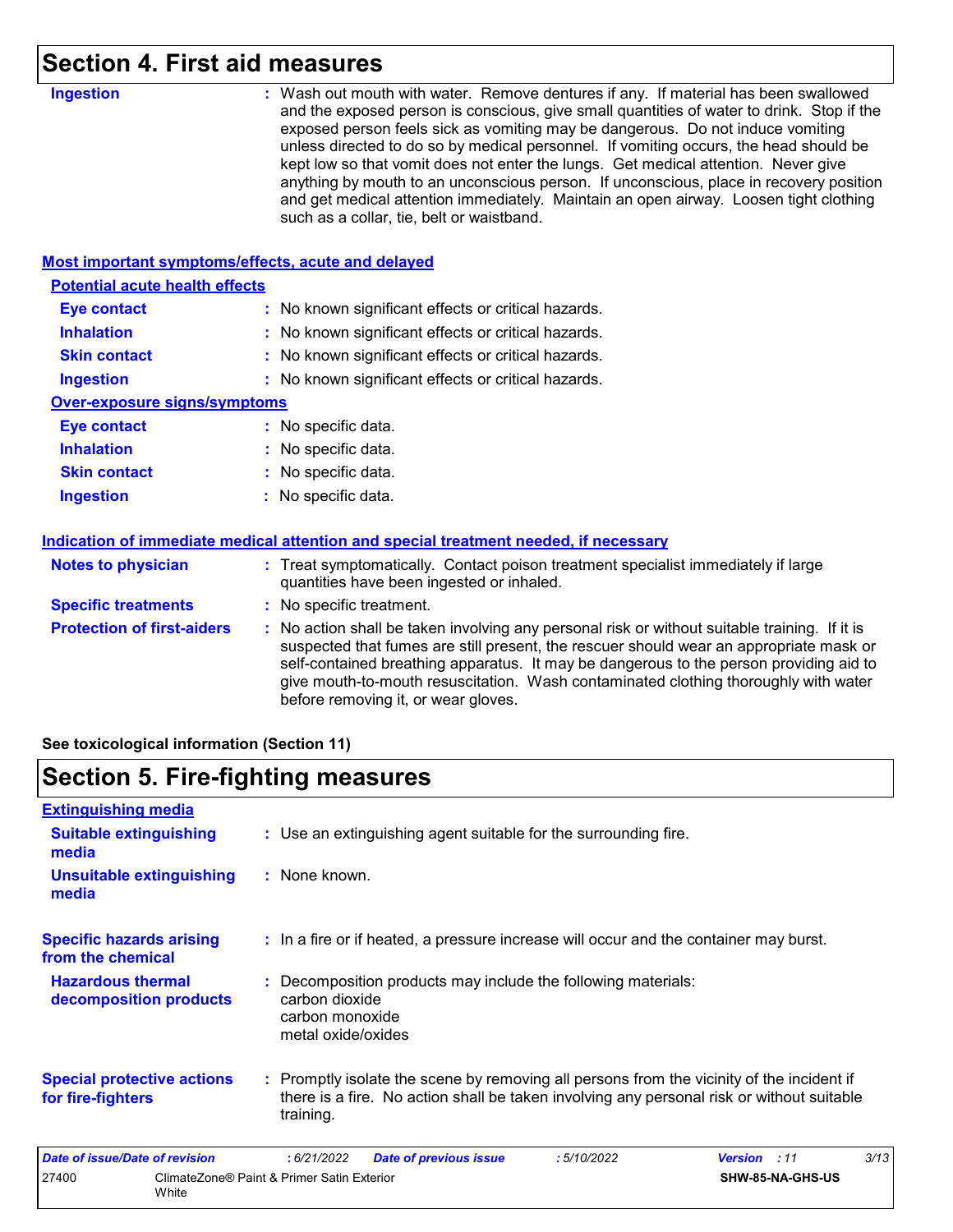## **Section 5. Fire-fighting measures**

Fire-fighters should wear appropriate protective equipment and self-contained breathing **:** apparatus (SCBA) with a full face-piece operated in positive pressure mode. **Special protective equipment for fire-fighters**

## **Section 6. Accidental release measures**

|                                                              | Personal precautions, protective equipment and emergency procedures                                                                                                                                                                                                                                                                                                                                                                                                                                                                                                                                                                                                                                        |
|--------------------------------------------------------------|------------------------------------------------------------------------------------------------------------------------------------------------------------------------------------------------------------------------------------------------------------------------------------------------------------------------------------------------------------------------------------------------------------------------------------------------------------------------------------------------------------------------------------------------------------------------------------------------------------------------------------------------------------------------------------------------------------|
| For non-emergency<br>personnel                               | : No action shall be taken involving any personal risk or without suitable training.<br>Evacuate surrounding areas. Keep unnecessary and unprotected personnel from<br>entering. Do not touch or walk through spilled material. Avoid breathing vapor or mist.<br>Provide adequate ventilation. Wear appropriate respirator when ventilation is<br>inadequate. Put on appropriate personal protective equipment.                                                                                                                                                                                                                                                                                           |
| For emergency responders                                     | If specialized clothing is required to deal with the spillage, take note of any information in<br>÷.<br>Section 8 on suitable and unsuitable materials. See also the information in "For non-<br>emergency personnel".                                                                                                                                                                                                                                                                                                                                                                                                                                                                                     |
| <b>Environmental precautions</b>                             | : Avoid dispersal of spilled material and runoff and contact with soil, waterways, drains<br>and sewers. Inform the relevant authorities if the product has caused environmental<br>pollution (sewers, waterways, soil or air).                                                                                                                                                                                                                                                                                                                                                                                                                                                                            |
| <b>Methods and materials for containment and cleaning up</b> |                                                                                                                                                                                                                                                                                                                                                                                                                                                                                                                                                                                                                                                                                                            |
| <b>Small spill</b>                                           | : Stop leak if without risk. Move containers from spill area. Dilute with water and mop up<br>if water-soluble. Alternatively, or if water-insoluble, absorb with an inert dry material and<br>place in an appropriate waste disposal container. Dispose of via a licensed waste<br>disposal contractor.                                                                                                                                                                                                                                                                                                                                                                                                   |
| <b>Large spill</b>                                           | Stop leak if without risk. Move containers from spill area. Approach release from<br>upwind. Prevent entry into sewers, water courses, basements or confined areas. Wash<br>spillages into an effluent treatment plant or proceed as follows. Contain and collect<br>spillage with non-combustible, absorbent material e.g. sand, earth, vermiculite or<br>diatomaceous earth and place in container for disposal according to local regulations<br>(see Section 13). Dispose of via a licensed waste disposal contractor. Contaminated<br>absorbent material may pose the same hazard as the spilled product. Note: see<br>Section 1 for emergency contact information and Section 13 for waste disposal. |

## **Section 7. Handling and storage**

| <b>Precautions for safe handling</b>             |                                                                                                                                                                                                                                                                                                                                                                                                                                                                                                                                                                                                                                                                               |
|--------------------------------------------------|-------------------------------------------------------------------------------------------------------------------------------------------------------------------------------------------------------------------------------------------------------------------------------------------------------------------------------------------------------------------------------------------------------------------------------------------------------------------------------------------------------------------------------------------------------------------------------------------------------------------------------------------------------------------------------|
| <b>Protective measures</b>                       | : Put on appropriate personal protective equipment (see Section 8). Avoid exposure -<br>obtain special instructions before use. Do not handle until all safety precautions have<br>been read and understood. Do not get in eyes or on skin or clothing. Do not breathe<br>vapor or mist. Do not ingest. If during normal use the material presents a respiratory<br>hazard, use only with adequate ventilation or wear appropriate respirator. Keep in the<br>original container or an approved alternative made from a compatible material, kept<br>tightly closed when not in use. Empty containers retain product residue and can be<br>hazardous. Do not reuse container. |
| <b>Advice on general</b><br>occupational hygiene | : Eating, drinking and smoking should be prohibited in areas where this material is<br>handled, stored and processed. Workers should wash hands and face before eating,<br>drinking and smoking. Remove contaminated clothing and protective equipment before<br>entering eating areas. See also Section 8 for additional information on hygiene<br>measures.                                                                                                                                                                                                                                                                                                                 |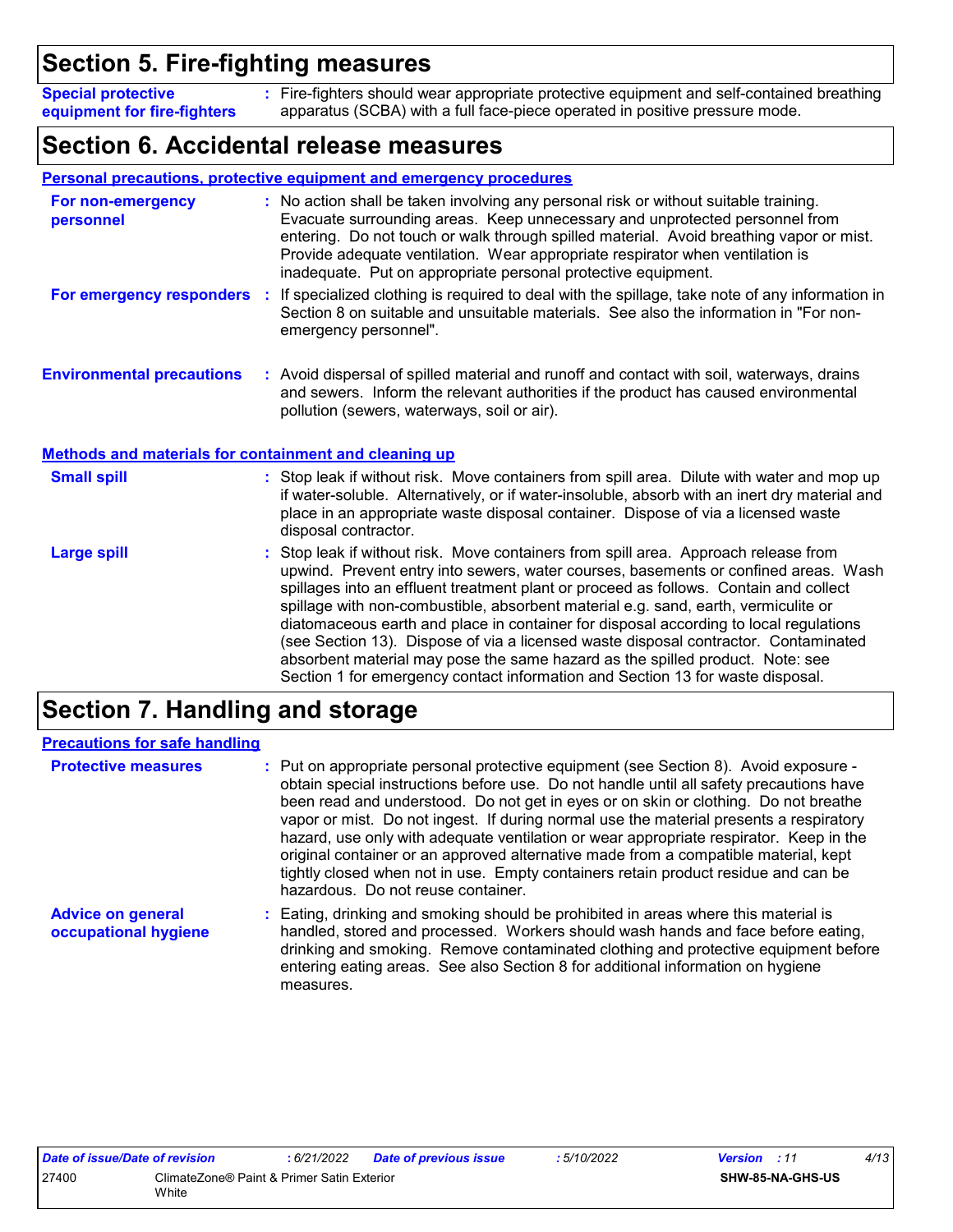## **Section 7. Handling and storage**

|                          | <b>Conditions for safe storage, :</b> Store in accordance with local regulations. Store in original container protected from                                                                                                                                                                                                                                                                               |
|--------------------------|------------------------------------------------------------------------------------------------------------------------------------------------------------------------------------------------------------------------------------------------------------------------------------------------------------------------------------------------------------------------------------------------------------|
| including any            | direct sunlight in a dry, cool and well-ventilated area, away from incompatible materials                                                                                                                                                                                                                                                                                                                  |
| <b>incompatibilities</b> | (see Section 10) and food and drink. Store locked up. Keep container tightly closed<br>and sealed until ready for use. Containers that have been opened must be carefully<br>resealed and kept upright to prevent leakage. Do not store in unlabeled containers.<br>Use appropriate containment to avoid environmental contamination. See Section 10 for<br>incompatible materials before handling or use. |

## **Section 8. Exposure controls/personal protection**

#### **Control parameters**

**Occupational exposure limits (OSHA United States)**

| <b>Ingredient name</b>                | CAS#       | <b>Exposure limits</b>                                                                                                                                                                                                                                                                                                                                                                                                                                                                         |
|---------------------------------------|------------|------------------------------------------------------------------------------------------------------------------------------------------------------------------------------------------------------------------------------------------------------------------------------------------------------------------------------------------------------------------------------------------------------------------------------------------------------------------------------------------------|
| <b>Titanium Dioxide</b>               | 13463-67-7 | ACGIH TLV (United States, 1/2021).<br>TWA: 10 mg/m <sup>3</sup> 8 hours.<br>OSHA PEL (United States, 5/2018).<br>TWA: 15 mg/m <sup>3</sup> 8 hours. Form: Total dust                                                                                                                                                                                                                                                                                                                           |
| Crystalline Silica, respirable powder | 14808-60-7 | OSHA PEL Z3 (United States, 6/2016).<br>TWA: 250 mppcf / (%SiO2+5) 8 hours. Form:<br>Respirable<br>TWA: 10 mg/m <sup>3</sup> / (%SiO2+2) 8 hours. Form:<br>Respirable<br>OSHA PEL (United States, 5/2018).<br>TWA: 50 µg/m <sup>3</sup> 8 hours. Form: Respirable<br>dust<br>ACGIH TLV (United States, 1/2021).<br>TWA: 0.025 mg/m <sup>3</sup> 8 hours. Form:<br>Respirable fraction<br>NIOSH REL (United States, 10/2020).<br>TWA: 0.05 mg/m <sup>3</sup> 10 hours. Form: respirable<br>dust |
| Heavy Paraffinic Oil                  | 64742-65-0 | ACGIH TLV (United States, 1/2021).<br>TWA: 5 mg/m <sup>3</sup> 8 hours. Form: Inhalable<br>fraction<br>OSHA PEL (United States, 5/2018).<br>TWA: 5 mg/m <sup>3</sup> 8 hours.<br>NIOSH REL (United States, 10/2020).<br>TWA: 5 mg/m <sup>3</sup> 10 hours. Form: Mist<br>STEL: 10 mg/m <sup>3</sup> 15 minutes. Form: Mist                                                                                                                                                                     |

#### **Occupational exposure limits (Canada)**

| <b>Ingredient name</b>         |                                            | CAS#                          | <b>Exposure limits</b>                                                                                                                                                                                                                                                                                                                                                                                                                                                                                                                                                 |                     |      |  |  |  |  |
|--------------------------------|--------------------------------------------|-------------------------------|------------------------------------------------------------------------------------------------------------------------------------------------------------------------------------------------------------------------------------------------------------------------------------------------------------------------------------------------------------------------------------------------------------------------------------------------------------------------------------------------------------------------------------------------------------------------|---------------------|------|--|--|--|--|
| Titanium dioxide               |                                            | 13463-67-7                    | <b>CA British Columbia Provincial (Canada,</b><br>$6/2021$ ).<br>TWA: 10 mg/m <sup>3</sup> 8 hours. Form: Total dust<br>TWA: 3 mg/m <sup>3</sup> 8 hours. Form: respirable<br>fraction<br>CA Quebec Provincial (Canada, 6/2021).<br>TWAEV: 10 mg/m <sup>3</sup> 8 hours. Form: Total dust.<br>CA Alberta Provincial (Canada, 6/2018).<br>8 hrs OEL: 10 mg/m <sup>3</sup> 8 hours.<br>CA Ontario Provincial (Canada, 6/2019).<br>TWA: 10 mg/m <sup>3</sup> 8 hours.<br><b>CA Saskatchewan Provincial (Canada,</b><br>7/2013).<br>STEL: 20 mg/m <sup>3</sup> 15 minutes. |                     |      |  |  |  |  |
| Date of issue/Date of revision | :6/21/2022                                 | <b>Date of previous issue</b> | : 5/10/2022                                                                                                                                                                                                                                                                                                                                                                                                                                                                                                                                                            | <b>Version</b> : 11 | 5/13 |  |  |  |  |
| 27400<br>White                 | ClimateZone® Paint & Primer Satin Exterior |                               |                                                                                                                                                                                                                                                                                                                                                                                                                                                                                                                                                                        | SHW-85-NA-GHS-US    |      |  |  |  |  |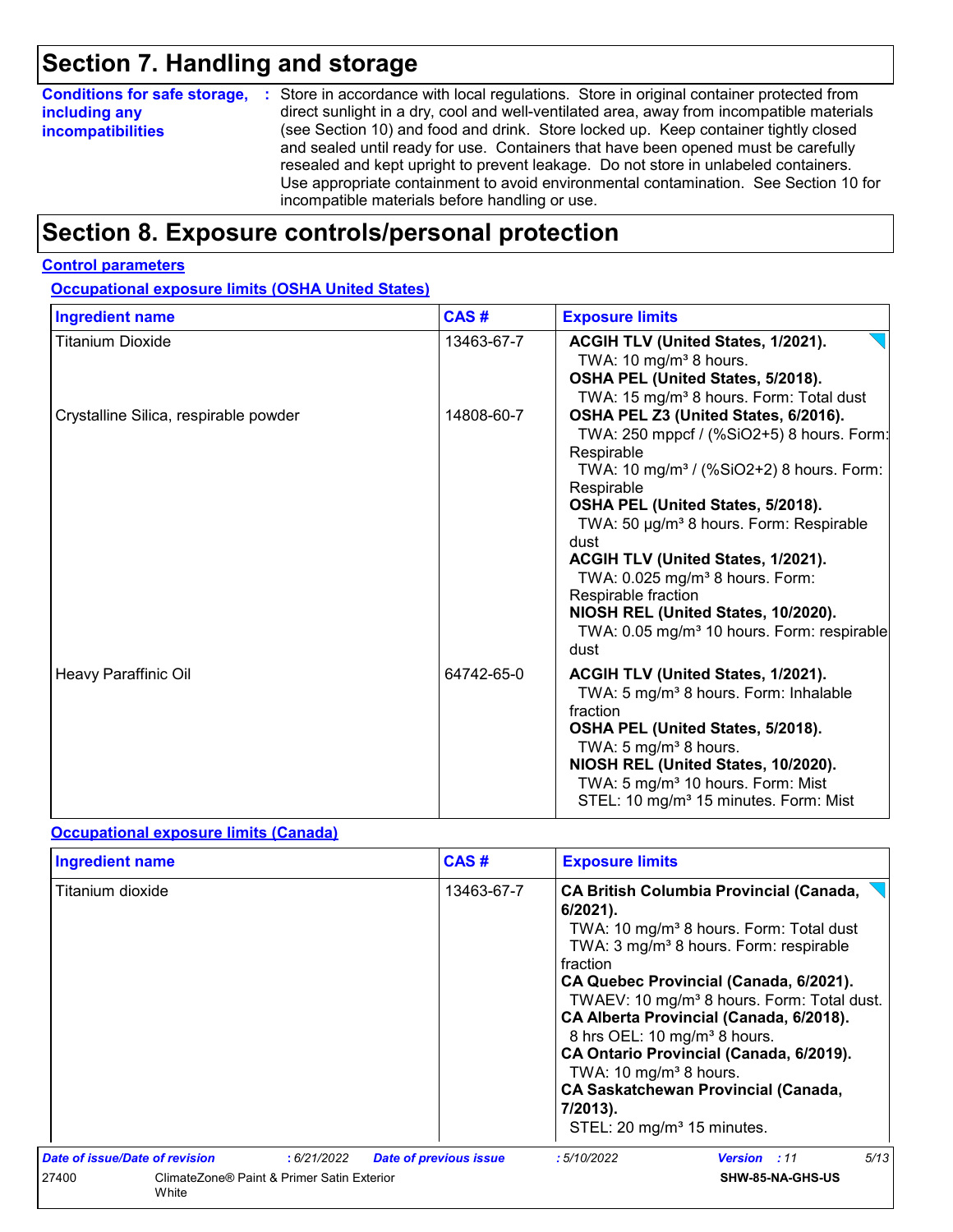# **Section 8. Exposure controls/personal protection**

|              |            | TWA: 10 mg/m <sup>3</sup> 8 hours.                                                                                                                                                                                                                                                                                                                                                                                                                                                                                                                                                                                         |
|--------------|------------|----------------------------------------------------------------------------------------------------------------------------------------------------------------------------------------------------------------------------------------------------------------------------------------------------------------------------------------------------------------------------------------------------------------------------------------------------------------------------------------------------------------------------------------------------------------------------------------------------------------------------|
| Quartz       | 14808-60-7 | <b>CA British Columbia Provincial (Canada,</b><br>$6/2021$ ).<br>TWA: 0.025 mg/m <sup>3</sup> 8 hours. Form:<br>Respirable<br>CA Quebec Provincial (Canada, 6/2021).<br>TWAEV: 0.1 mg/m <sup>3</sup> 8 hours. Form:<br>Respirable dust.<br>CA Alberta Provincial (Canada, 6/2018).<br>8 hrs OEL: 0.025 mg/m <sup>3</sup> 8 hours. Form:<br>Respirable particulate<br>CA Ontario Provincial (Canada, 6/2019).<br>TWA: 0.1 mg/m <sup>3</sup> 8 hours. Form: Respirable<br>particulate matter.<br><b>CA Saskatchewan Provincial (Canada,</b><br>7/2013).<br>TWA: 0.05 mg/m <sup>3</sup> 8 hours. Form: respirable<br>fraction |
| diuron (ISO) | 330-54-1   | CA Alberta Provincial (Canada, 6/2018).<br>8 hrs OEL: 10 mg/m <sup>3</sup> 8 hours.<br><b>CA British Columbia Provincial (Canada,</b><br>$6/2021$ ).<br>TWA: 10 mg/m <sup>3</sup> 8 hours.<br>CA Ontario Provincial (Canada, 6/2019).<br>TWA: 10 mg/m <sup>3</sup> 8 hours.<br>CA Quebec Provincial (Canada, 6/2021).<br>TWAEV: 10 mg/m <sup>3</sup> 8 hours.<br><b>CA Saskatchewan Provincial (Canada,</b><br>7/2013).<br>STEL: 20 mg/m <sup>3</sup> 15 minutes.<br>TWA: 10 mg/m <sup>3</sup> 8 hours.                                                                                                                    |

#### **Occupational exposure limits (Mexico)**

|                                       | CAS#       | <b>Exposure limits</b>                                                                                      |
|---------------------------------------|------------|-------------------------------------------------------------------------------------------------------------|
| Crystalline Silica, respirable powder | 14808-60-7 | NOM-010-STPS-2014 (Mexico, 4/2016).<br>TWA: $0.025$ mg/m <sup>3</sup> 8 hours. Form:<br>Respirable fraction |
| diuron (ISO)                          | 330-54-1   | NOM-010-STPS-2014 (Mexico, 4/2016).<br>TWA: 10 mg/m <sup>3</sup> 8 hours.                                   |

| <b>Appropriate engineering</b><br><b>controls</b> | : If user operations generate dust, fumes, gas, vapor or mist, use process enclosures,<br>local exhaust ventilation or other engineering controls to keep worker exposure to<br>airborne contaminants below any recommended or statutory limits.                                                                                                                                                  |
|---------------------------------------------------|---------------------------------------------------------------------------------------------------------------------------------------------------------------------------------------------------------------------------------------------------------------------------------------------------------------------------------------------------------------------------------------------------|
| <b>Environmental exposure</b><br><b>controls</b>  | : Emissions from ventilation or work process equipment should be checked to ensure<br>they comply with the requirements of environmental protection legislation. In some<br>cases, fume scrubbers, filters or engineering modifications to the process equipment<br>will be necessary to reduce emissions to acceptable levels.                                                                   |
| <b>Individual protection measures</b>             |                                                                                                                                                                                                                                                                                                                                                                                                   |
| <b>Hygiene measures</b>                           | : Wash hands, forearms and face thoroughly after handling chemical products, before<br>eating, smoking and using the lavatory and at the end of the working period.<br>Appropriate techniques should be used to remove potentially contaminated clothing.<br>Wash contaminated clothing before reusing. Ensure that eyewash stations and safety<br>showers are close to the workstation location. |

| Date of issue/Date of revision |                                                     | : 6/21/2022 | <b>Date of previous issue</b> | 5/10/2022 | <b>Version</b> : 11 |                  | 6/13 |
|--------------------------------|-----------------------------------------------------|-------------|-------------------------------|-----------|---------------------|------------------|------|
| 27400                          | ClimateZone® Paint & Primer Satin Exterior<br>White |             |                               |           |                     | SHW-85-NA-GHS-US |      |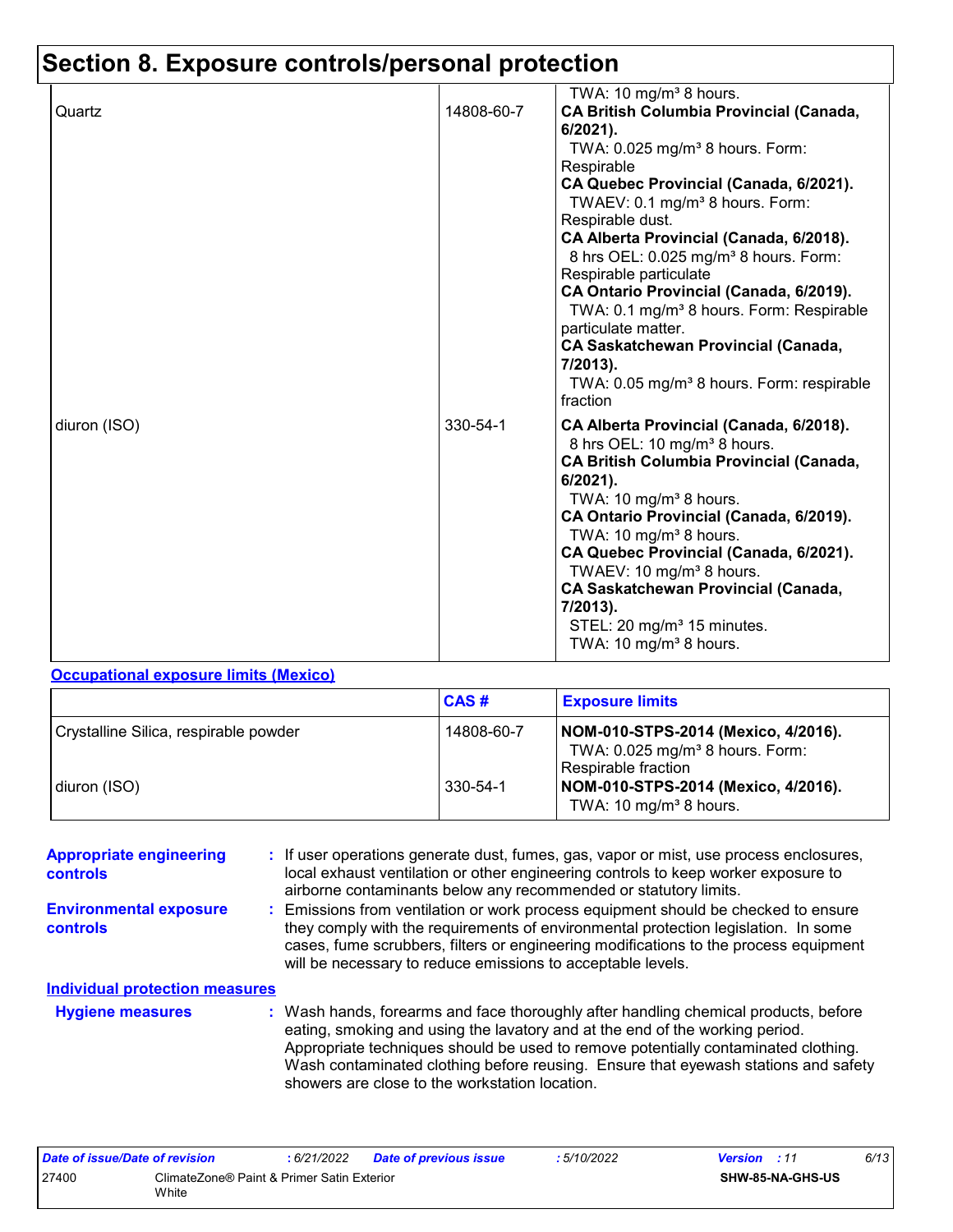## **Section 8. Exposure controls/personal protection**

| <b>Eye/face protection</b>    | : Safety eyewear complying with an approved standard should be used when a risk<br>assessment indicates this is necessary to avoid exposure to liquid splashes, mists,<br>gases or dusts. If contact is possible, the following protection should be worn, unless<br>the assessment indicates a higher degree of protection: safety glasses with side-<br>shields.                                                                                                                                                                                                                                                     |
|-------------------------------|------------------------------------------------------------------------------------------------------------------------------------------------------------------------------------------------------------------------------------------------------------------------------------------------------------------------------------------------------------------------------------------------------------------------------------------------------------------------------------------------------------------------------------------------------------------------------------------------------------------------|
| <b>Skin protection</b>        |                                                                                                                                                                                                                                                                                                                                                                                                                                                                                                                                                                                                                        |
| <b>Hand protection</b>        | : Chemical-resistant, impervious gloves complying with an approved standard should be<br>worn at all times when handling chemical products if a risk assessment indicates this is<br>necessary. Considering the parameters specified by the glove manufacturer, check<br>during use that the gloves are still retaining their protective properties. It should be<br>noted that the time to breakthrough for any glove material may be different for different<br>glove manufacturers. In the case of mixtures, consisting of several substances, the<br>protection time of the gloves cannot be accurately estimated. |
| <b>Body protection</b>        | : Personal protective equipment for the body should be selected based on the task being<br>performed and the risks involved and should be approved by a specialist before<br>handling this product.                                                                                                                                                                                                                                                                                                                                                                                                                    |
| <b>Other skin protection</b>  | : Appropriate footwear and any additional skin protection measures should be selected<br>based on the task being performed and the risks involved and should be approved by a<br>specialist before handling this product.                                                                                                                                                                                                                                                                                                                                                                                              |
| <b>Respiratory protection</b> | Based on the hazard and potential for exposure, select a respirator that meets the<br>appropriate standard or certification. Respirators must be used according to a<br>respiratory protection program to ensure proper fitting, training, and other important<br>aspects of use.                                                                                                                                                                                                                                                                                                                                      |

## **Section 9. Physical and chemical properties**

The conditions of measurement of all properties are at standard temperature and pressure unless otherwise indicated.

#### **Appearance**

| $:$ Liquid.                                                      |
|------------------------------------------------------------------|
| : Not available.                                                 |
| : Not available.                                                 |
| : Not available.                                                 |
| $\mathbf{.}9$                                                    |
| : Not available.                                                 |
| : $100^{\circ}$ C (212 $^{\circ}$ F)                             |
| : Closed cup: Not applicable.                                    |
| $\therefore$ 0.09 (butyl acetate = 1)                            |
| : Not available.                                                 |
| : Not available.                                                 |
| : $2.3$ kPa (17.5 mm Hg)                                         |
| : 1 [Air = 1]                                                    |
| : 1.2                                                            |
| : Not available.                                                 |
| : Not applicable.                                                |
| : Not available.                                                 |
| : Not available.                                                 |
| : Kinematic (40°C (104°F)): >20.5 mm <sup>2</sup> /s (>20.5 cSt) |
| <b>Decomposition temperature</b>                                 |

| Date of issue/Date of revision |                                                     | : 6/21/2022 | Date of previous issue | : 5/10/2022             | <b>Version</b> : 11 | 7/13 |
|--------------------------------|-----------------------------------------------------|-------------|------------------------|-------------------------|---------------------|------|
| 27400                          | ClimateZone® Paint & Primer Satin Exterior<br>White |             |                        | <b>SHW-85-NA-GHS-US</b> |                     |      |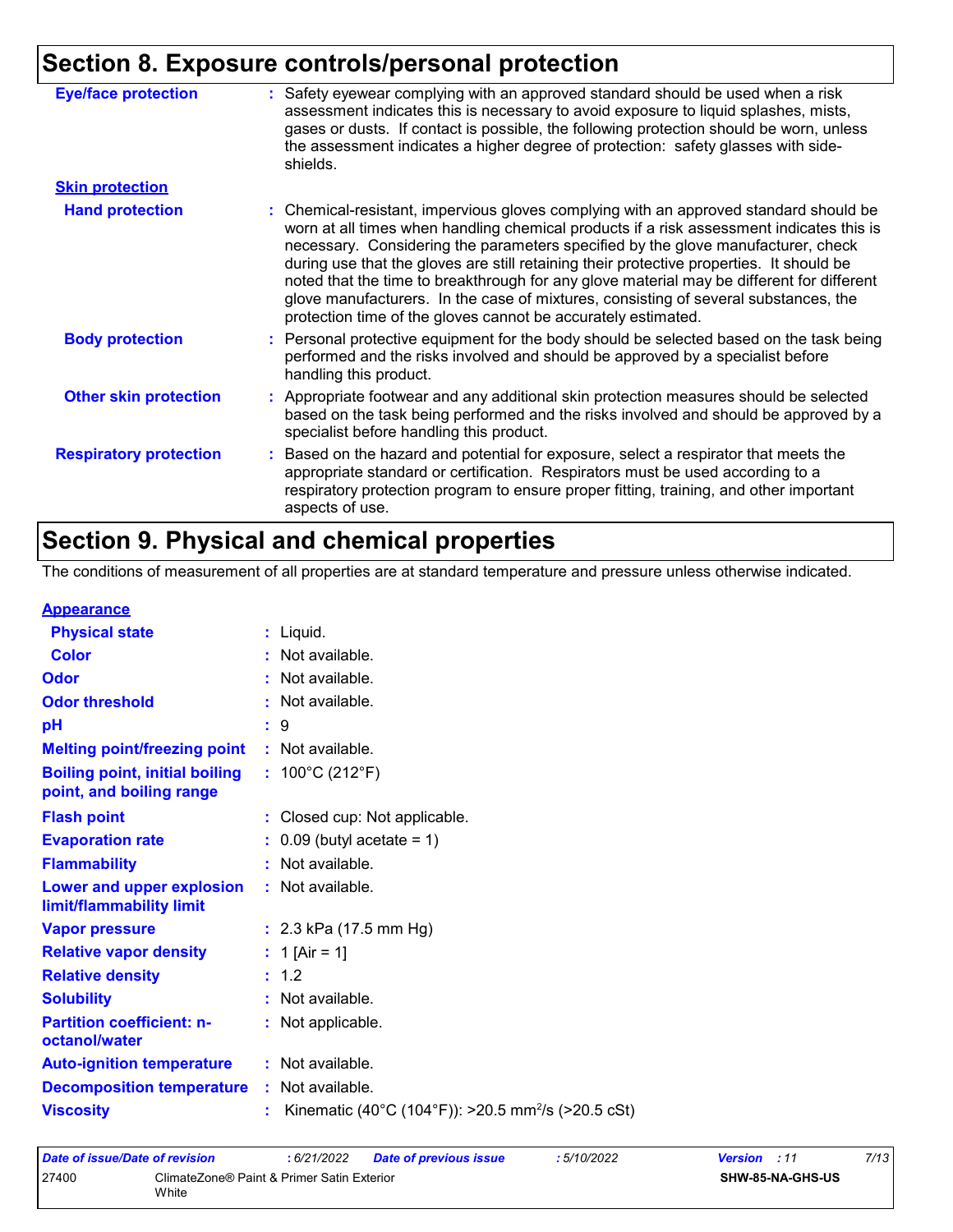### **Section 9. Physical and chemical properties Heat of combustion :** 1.155 kJ/g **Aerosol product Molecular weight :** Not applicable. **Section 10. Stability and reactivity Conditions to avoid Chemical stability The product is stable.** : No specific data. : No specific data. **Incompatible materials : Possibility of hazardous reactions :** Under normal conditions of storage and use, hazardous reactions will not occur. **Reactivity :** No specific test data related to reactivity available for this product or its ingredients.

#### **Hazardous decomposition products** Under normal conditions of storage and use, hazardous decomposition products should **:** not be produced.

## **Section 11. Toxicological information**

#### **Information on toxicological effects**

#### **Acute toxicity**

| <b>Product/ingredient name</b> | <b>Result</b>             | <b>Species</b> | <b>Dose</b>                | <b>Exposure</b> |
|--------------------------------|---------------------------|----------------|----------------------------|-----------------|
| Heavy Paraffinic Oil           | ILD50 Dermal<br>LD50 Oral | Rabbit<br>Rat  | >5000 mg/kg<br>>5000 mg/kg |                 |

#### **Irritation/Corrosion**

| <b>Product/ingredient name</b> | <b>Result</b>        | <b>Species</b> | <b>Score</b> | <u>I Exposure</u> | <b>Observation</b> |
|--------------------------------|----------------------|----------------|--------------|-------------------|--------------------|
| Titanium Dioxide               | Skin - Mild irritant | Human          |              | 72 hours 300      |                    |
|                                |                      |                |              | ∣ug .             |                    |

#### **Sensitization**

Not available.

#### **Mutagenicity**

Not available.

#### **Carcinogenicity**

Not available.

#### **Classification**

| <b>Product/ingredient name</b>                                               | <b>OSHA</b> | <b>IARC</b> | <b>NTP</b>                      |
|------------------------------------------------------------------------------|-------------|-------------|---------------------------------|
| <b>Titanium Dioxide</b><br>Crystalline Silica, respirable<br><b>I</b> powder |             | 2Β          | Known to be a human carcinogen. |

#### **Reproductive toxicity**

Not available.

#### **Teratogenicity**

Not available.

| Date of issue/Date of revision |                                                     | : 6/21/2022 | <b>Date of previous issue</b> | :5/10/2022 | <b>Version</b> : 11     | 8/13 |
|--------------------------------|-----------------------------------------------------|-------------|-------------------------------|------------|-------------------------|------|
| 27400                          | ClimateZone® Paint & Primer Satin Exterior<br>White |             |                               |            | <b>SHW-85-NA-GHS-US</b> |      |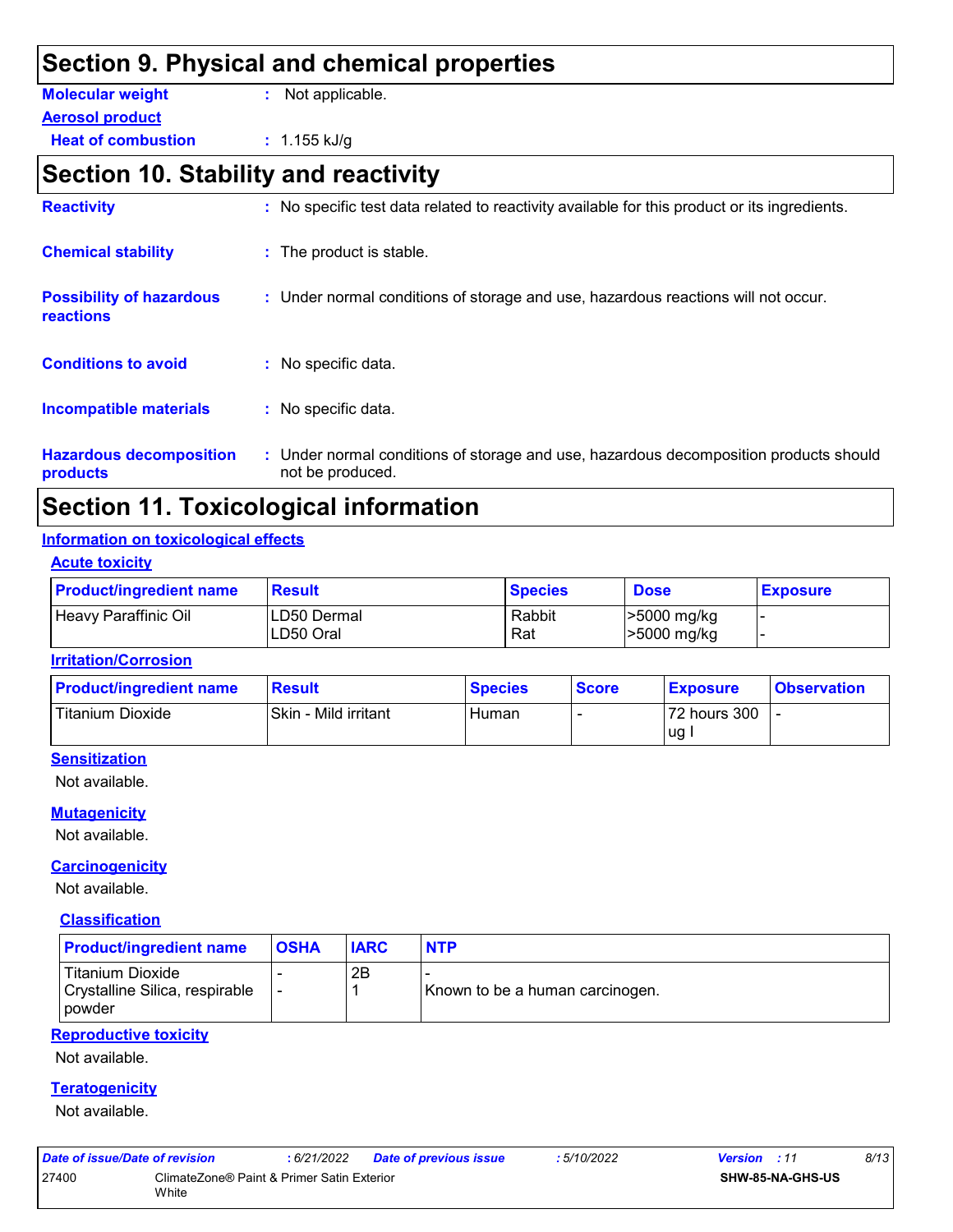## **Section 11. Toxicological information**

**Specific target organ toxicity (single exposure)**

Not available.

#### **Specific target organ toxicity (repeated exposure)**

| <b>Name</b>                           | <b>Category</b> | <b>Route of</b><br><b>exposure</b> | <b>Target organs</b> |
|---------------------------------------|-----------------|------------------------------------|----------------------|
| Crystalline Silica, respirable powder | Category 1      | l inhalation                       |                      |
| <b>Aspiration hazard</b>              |                 |                                    |                      |

| <b>Name</b>          | <b>Result</b>                         |
|----------------------|---------------------------------------|
| Heavy Paraffinic Oil | <b>ASPIRATION HAZARD - Category 1</b> |

| <b>Information on the likely</b><br>routes of exposure | $:$ Not available.                                                                       |  |
|--------------------------------------------------------|------------------------------------------------------------------------------------------|--|
| <b>Potential acute health effects</b>                  |                                                                                          |  |
| <b>Eye contact</b>                                     | : No known significant effects or critical hazards.                                      |  |
| <b>Inhalation</b>                                      | No known significant effects or critical hazards.                                        |  |
| <b>Skin contact</b>                                    | No known significant effects or critical hazards.                                        |  |
| <b>Ingestion</b>                                       | : No known significant effects or critical hazards.                                      |  |
|                                                        | Symptoms related to the physical, chemical and toxicological characteristics             |  |
| <b>Eye contact</b>                                     | : No specific data.                                                                      |  |
| <b>Inhalation</b>                                      | : No specific data.                                                                      |  |
| <b>Skin contact</b>                                    | : No specific data.                                                                      |  |
| <b>Ingestion</b>                                       | : No specific data.                                                                      |  |
|                                                        | Delayed and immediate effects and also chronic effects from short and long term exposure |  |
| <b>Short term exposure</b>                             |                                                                                          |  |
| <b>Potential immediate</b><br><b>effects</b>           | : Not available.                                                                         |  |
| <b>Potential delayed effects</b>                       | : Not available.                                                                         |  |
| <b>Long term exposure</b>                              |                                                                                          |  |
| <b>Potential immediate</b><br><b>effects</b>           | : Not available.                                                                         |  |
| <b>Potential delayed effects</b>                       | : Not available.                                                                         |  |
| <b>Potential chronic health effects</b>                |                                                                                          |  |
| Not available.                                         |                                                                                          |  |
| <b>General</b>                                         | Causes damage to organs through prolonged or repeated exposure.                          |  |
| <b>Carcinogenicity</b>                                 | May cause cancer. Risk of cancer depends on duration and level of exposure.              |  |
| <b>Mutagenicity</b>                                    | No known significant effects or critical hazards.                                        |  |
| <b>Teratogenicity</b>                                  | : No known significant effects or critical hazards.                                      |  |
| <b>Developmental effects</b>                           | : No known significant effects or critical hazards.                                      |  |
| <b>Fertility effects</b>                               | No known significant effects or critical hazards.                                        |  |
|                                                        |                                                                                          |  |

**Numerical measures of toxicity Acute toxicity estimates**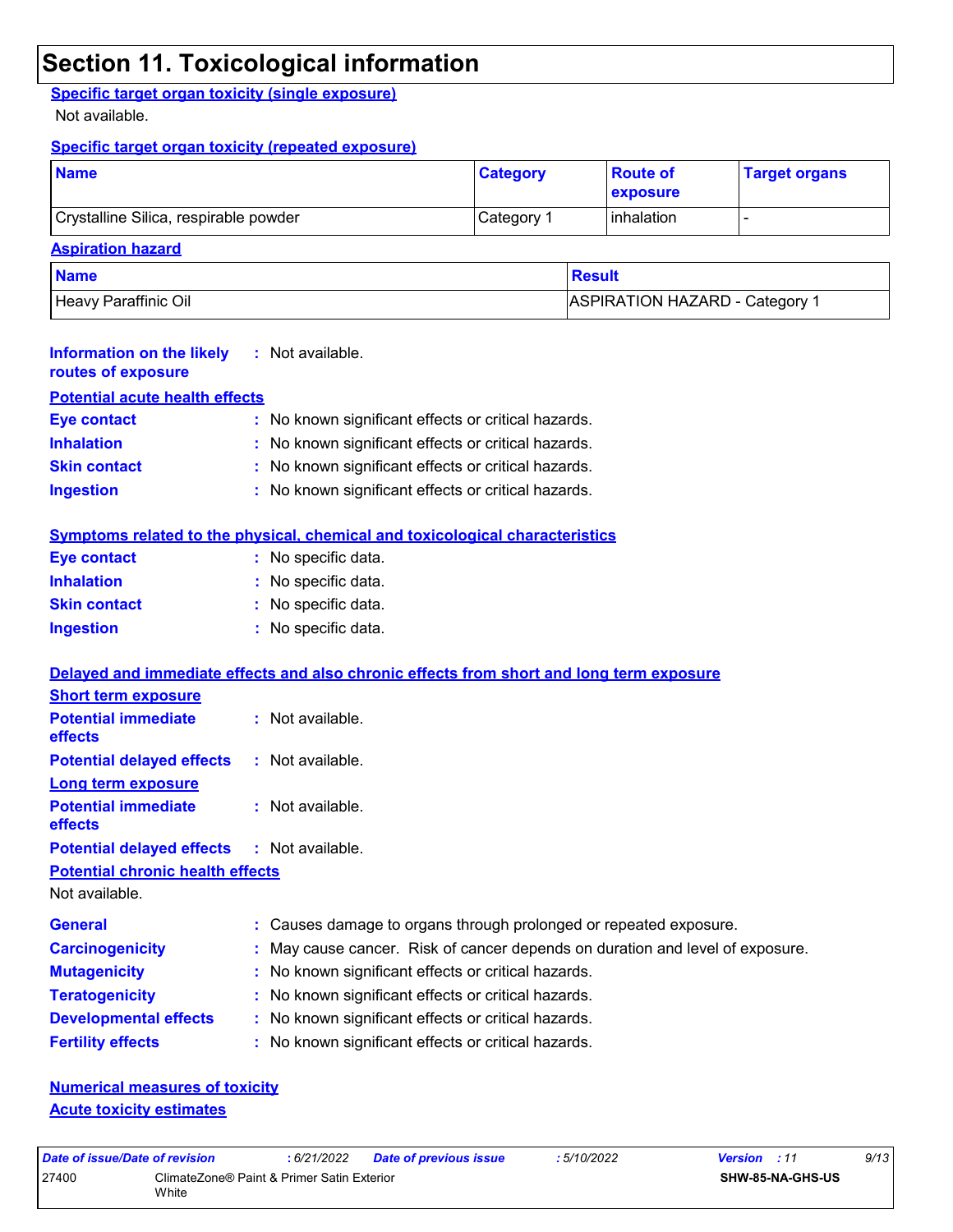Not available.

## **Section 12. Ecological information**

#### **Toxicity**

| <b>Product/ingredient name</b> | Result                                | <b>Species</b>                      | <b>Exposure</b> |
|--------------------------------|---------------------------------------|-------------------------------------|-----------------|
| Titanium Dioxide               | Acute LC50 >1000000 µg/l Marine water | <b>Fish - Fundulus heteroclitus</b> | 96 hours        |

#### **Persistence and degradability**

Not available.

#### **Bioaccumulative potential**

Not available.

#### **Mobility in soil**

**Soil/water partition coefficient (KOC) :** Not available.

**Other adverse effects** : No known significant effects or critical hazards.

## **Section 13. Disposal considerations**

The generation of waste should be avoided or minimized wherever possible. Disposal of this product, solutions and any by-products should at all times comply with the requirements of environmental protection and waste disposal legislation and any regional local authority requirements. Dispose of surplus and non-recyclable products via a licensed waste disposal contractor. Waste should not be disposed of untreated to the sewer unless fully compliant with the requirements of all authorities with jurisdiction. Waste packaging should be recycled. Incineration or landfill should only be considered when recycling is not feasible. This material and its container must be disposed of in a safe way. Care should be taken when handling emptied containers that have not been cleaned or rinsed out. Empty containers or liners may retain some product residues. Avoid dispersal of spilled material and runoff and contact with soil, waterways, drains and sewers. **Disposal methods :**

### **Section 14. Transport information**

|                                       | <b>DOT</b><br><b>Classification</b>        | <b>TDG</b><br><b>Classification</b> | <b>Mexico</b><br><b>Classification</b> | <b>IATA</b>                                                                                                | <b>IMDG</b>                                                                                                                                                  |
|---------------------------------------|--------------------------------------------|-------------------------------------|----------------------------------------|------------------------------------------------------------------------------------------------------------|--------------------------------------------------------------------------------------------------------------------------------------------------------------|
| <b>UN number</b>                      | Not regulated.                             | Not regulated.                      | Not regulated.                         | <b>UN3082</b>                                                                                              | <b>UN3082</b>                                                                                                                                                |
| <b>UN proper</b><br>shipping name     | -                                          |                                     |                                        | <b>ENVIRONMENTALLY</b><br><b>HAZARDOUS</b><br>SUBSTANCE,<br>LIQUID, N.O.S.<br>(Zinc Pyrithione,<br>Diuron) | <b>ENVIRONMENTALLY</b><br><b>HAZARDOUS</b><br>SUBSTANCE,<br>LIQUID, N.O.S.<br>(Zinc Pyrithione,<br>Diuron). Marine<br>pollutant (Zinc<br>Pyrithione, Diuron) |
| <b>Date of issue/Date of revision</b> | :6/21/2022                                 | <b>Date of previous issue</b>       | :5/10/2022                             |                                                                                                            | 10/13<br><b>Version</b> : 11                                                                                                                                 |
| 27400<br>White                        | ClimateZone® Paint & Primer Satin Exterior |                                     |                                        |                                                                                                            | SHW-85-NA-GHS-US                                                                                                                                             |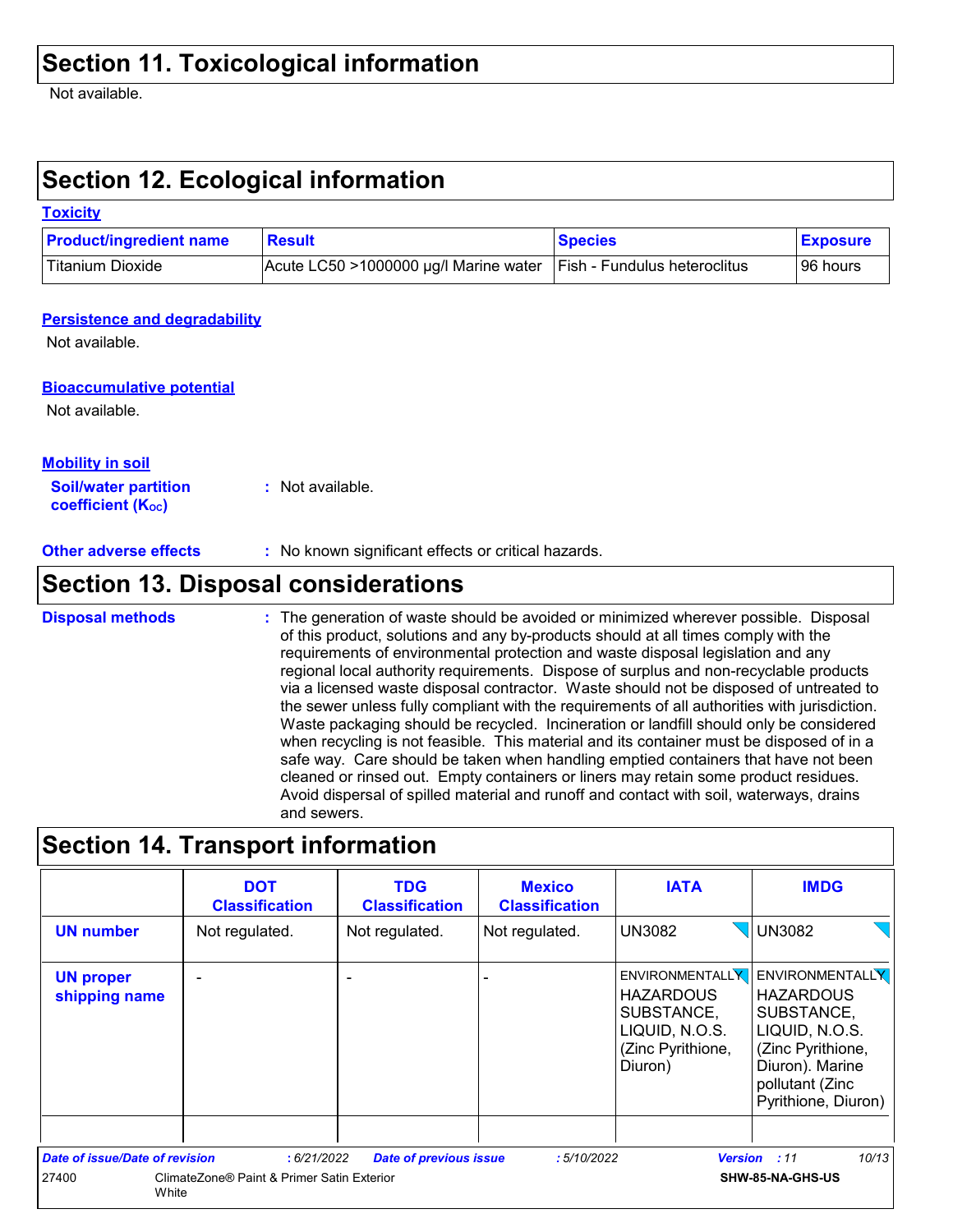| <b>Section 14. Transport information</b>                 |     |                  |                             |                                                                |                                                                                                                                                                                                                                                                                                                                                                                                                                                                                                                                                                                                                   |                                                                                                                                                                                                                                                                              |  |  |
|----------------------------------------------------------|-----|------------------|-----------------------------|----------------------------------------------------------------|-------------------------------------------------------------------------------------------------------------------------------------------------------------------------------------------------------------------------------------------------------------------------------------------------------------------------------------------------------------------------------------------------------------------------------------------------------------------------------------------------------------------------------------------------------------------------------------------------------------------|------------------------------------------------------------------------------------------------------------------------------------------------------------------------------------------------------------------------------------------------------------------------------|--|--|
| <b>Transport</b><br>hazard class(es)                     |     |                  |                             |                                                                | 9<br>Ľ.                                                                                                                                                                                                                                                                                                                                                                                                                                                                                                                                                                                                           | 9                                                                                                                                                                                                                                                                            |  |  |
| <b>Packing group</b>                                     |     |                  |                             |                                                                | $\mathbf{III}$                                                                                                                                                                                                                                                                                                                                                                                                                                                                                                                                                                                                    | Ш                                                                                                                                                                                                                                                                            |  |  |
| <b>Environmental</b><br>hazards                          | No. |                  | No.                         | No.                                                            | Yes.                                                                                                                                                                                                                                                                                                                                                                                                                                                                                                                                                                                                              | Yes.                                                                                                                                                                                                                                                                         |  |  |
| <b>Additional</b><br><b>information</b>                  |     |                  | $\blacksquare$              |                                                                | This product is<br>not regulated as<br>a dangerous<br>good when<br>transported in<br>sizes of ≤5 L or<br>≤5 kg, provided<br>the packagings<br>meet the general<br>provisions of<br>5.0.2.4.1,<br>5.0.2.6.1.1 and<br>5.0.2.8.                                                                                                                                                                                                                                                                                                                                                                                      | This product is not<br>regulated as a<br>dangerous good<br>when transported<br>in sizes of ≤5 L or<br>≤5 kg, provided<br>the packagings<br>meet the general<br>provisions of<br>4.1.1.1, 4.1.1.2<br>and 4.1.1.4 to<br>4.1.1.8.<br><b>Emergency</b><br>schedules F-A, S-<br>F |  |  |
| <b>Special precautions for user :</b>                    |     |                  |                             | substances and on all actions in case of emergency situations. | Multi-modal shipping descriptions are provided for informational purposes and do not<br>consider container sizes. The presence of a shipping description for a particular<br>mode of transport (sea, air, etc.), does not indicate that the product is packaged<br>suitably for that mode of transport. All packaging must be reviewed for suitability<br>prior to shipment, and compliance with the applicable regulations is the sole<br>responsibility of the person offering the product for transport. People loading and<br>unloading dangerous goods must be trained on all of the risks deriving from the |                                                                                                                                                                                                                                                                              |  |  |
| <b>Transport in bulk according</b><br>to IMO instruments |     | : Not available. | <b>Proper shipping name</b> | : Not available.                                               |                                                                                                                                                                                                                                                                                                                                                                                                                                                                                                                                                                                                                   |                                                                                                                                                                                                                                                                              |  |  |

## **Section 15. Regulatory information**

**TSCA 5(a)2 proposed significant new use rules**: 2-Methyl-4-isothiazolin-3-one; 5-Chloro-2-methylisothiazolinone

#### **SARA 313**

SARA 313 (40 CFR 372.45) supplier notification can be found on the Environmental Data Sheet.

#### **California Prop. 65**

WARNING: This product contains chemicals known to the State of California to cause cancer and birth defects or other reproductive harm.

| Date of issue/Date of revision |                                                     | : 6/21/2022 | <b>Date of previous issue</b> | : 5/10/2022 | <b>Version</b> : 11 |                  | 11/13 |
|--------------------------------|-----------------------------------------------------|-------------|-------------------------------|-------------|---------------------|------------------|-------|
| 27400                          | ClimateZone® Paint & Primer Satin Exterior<br>White |             |                               |             |                     | SHW-85-NA-GHS-US |       |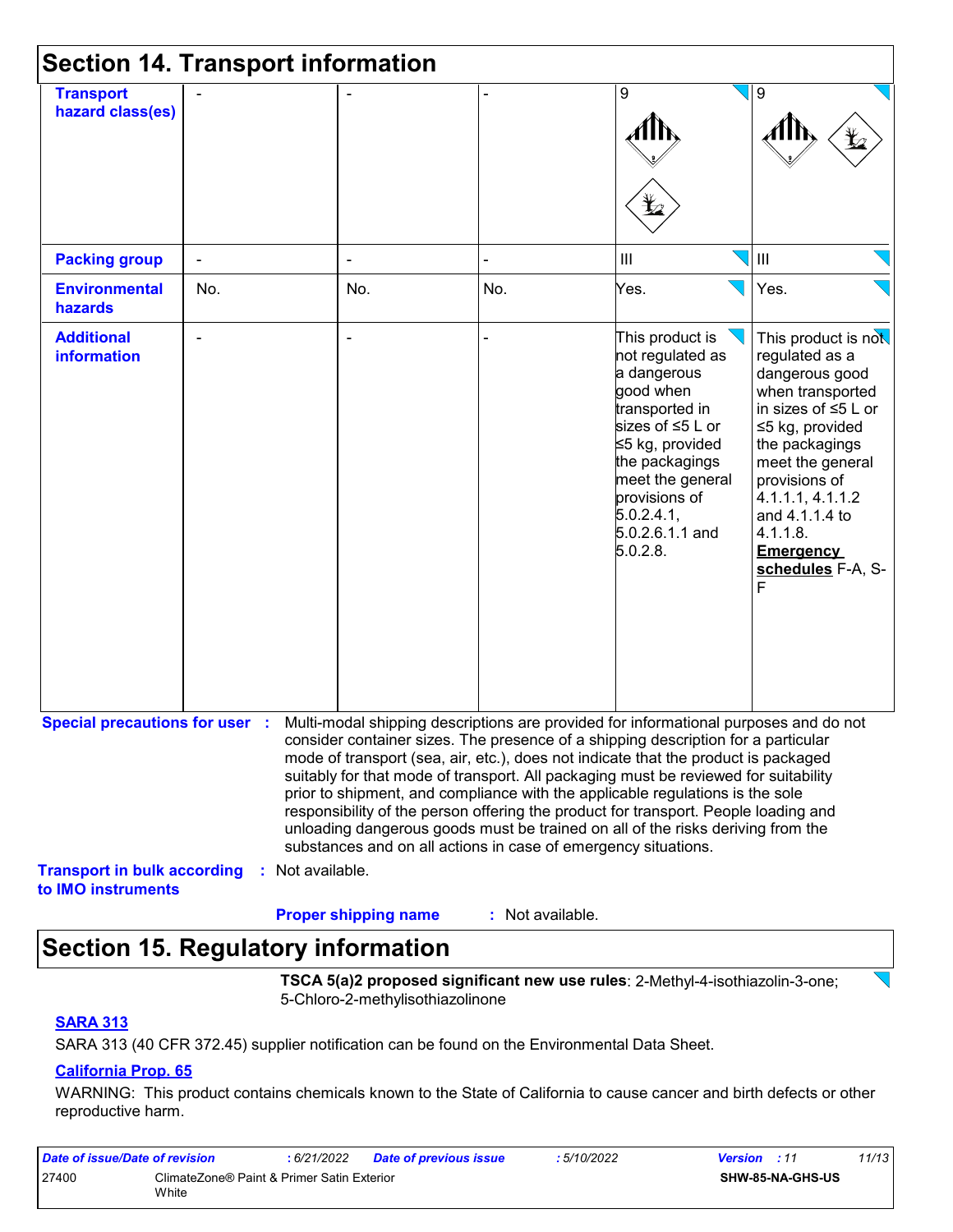## **Section 15. Regulatory information**

| <b>International regulations</b> |                                                              |
|----------------------------------|--------------------------------------------------------------|
| <b>International lists</b>       | : Australia inventory (AIIC): Not determined.                |
|                                  | China inventory (IECSC): Not determined.                     |
|                                  | Japan inventory (CSCL): Not determined.                      |
|                                  | Japan inventory (ISHL): Not determined.                      |
|                                  | Korea inventory (KECI): Not determined.                      |
|                                  | New Zealand Inventory of Chemicals (NZIoC): Not determined.  |
|                                  | Philippines inventory (PICCS): Not determined.               |
|                                  | Taiwan Chemical Substances Inventory (TCSI): Not determined. |
|                                  | Thailand inventory: Not determined.                          |
|                                  | Turkey inventory: Not determined.                            |
|                                  | Vietnam inventory: Not determined.                           |
|                                  |                                                              |

## **Section 16. Other information**

**Hazardous Material Information System (U.S.A.)**



**The customer is responsible for determining the PPE code for this material. For more information on HMIS® Personal Protective Equipment (PPE) codes, consult the HMIS® Implementation Manual.**

**Caution: HMIS® ratings are based on a 0-4 rating scale, with 0 representing minimal hazards or risks, and 4 representing significant hazards or risks. Although HMIS® ratings and the associated label are not required on SDSs or products leaving a facility under 29 CFR 1910.1200, the preparer may choose to provide them. HMIS® ratings are to be used with a fully implemented HMIS® program. HMIS® is a registered trademark and service mark of the American Coatings Association, Inc.**

**Procedure used to derive the classification**

|                                   |                                                                                                                                                                                                                                                                                                                                                                                                                                                                                                                                                                                                                          | <b>Classification</b>                                           | <b>Justification</b>                     |  |  |
|-----------------------------------|--------------------------------------------------------------------------------------------------------------------------------------------------------------------------------------------------------------------------------------------------------------------------------------------------------------------------------------------------------------------------------------------------------------------------------------------------------------------------------------------------------------------------------------------------------------------------------------------------------------------------|-----------------------------------------------------------------|------------------------------------------|--|--|
| CARCINOGENICITY - Category 1A     |                                                                                                                                                                                                                                                                                                                                                                                                                                                                                                                                                                                                                          | SPECIFIC TARGET ORGAN TOXICITY (REPEATED EXPOSURE) - Category 1 | Calculation method<br>Calculation method |  |  |
| <b>History</b>                    |                                                                                                                                                                                                                                                                                                                                                                                                                                                                                                                                                                                                                          |                                                                 |                                          |  |  |
| <b>Date of printing</b>           |                                                                                                                                                                                                                                                                                                                                                                                                                                                                                                                                                                                                                          | : 6/21/2022                                                     |                                          |  |  |
| Date of issue/Date of<br>revision |                                                                                                                                                                                                                                                                                                                                                                                                                                                                                                                                                                                                                          | : 6/21/2022                                                     |                                          |  |  |
| Date of previous issue            |                                                                                                                                                                                                                                                                                                                                                                                                                                                                                                                                                                                                                          | : 5/10/2022                                                     |                                          |  |  |
| <b>Version</b>                    |                                                                                                                                                                                                                                                                                                                                                                                                                                                                                                                                                                                                                          | : 11                                                            |                                          |  |  |
| <b>Key to abbreviations</b>       | : ATE = Acute Toxicity Estimate<br><b>BCF</b> = Bioconcentration Factor<br>GHS = Globally Harmonized System of Classification and Labelling of Chemicals<br>IATA = International Air Transport Association<br><b>IBC</b> = Intermediate Bulk Container<br><b>IMDG</b> = International Maritime Dangerous Goods<br>LogPow = logarithm of the octanol/water partition coefficient<br>MARPOL = International Convention for the Prevention of Pollution From Ships, 1973<br>as modified by the Protocol of 1978. ("Marpol" = marine pollution)<br>$N/A = Not available$<br>SGG = Segregation Group<br>$UN = United Nations$ |                                                                 |                                          |  |  |

**Indicates information that has changed from previously issued version. Notice to reader**

| Date of issue/Date of revision |                                                     | :6/21/2022 | <b>Date of previous issue</b> | :5/10/2022 | <b>Version</b> : 11 |                         | 12/13 |
|--------------------------------|-----------------------------------------------------|------------|-------------------------------|------------|---------------------|-------------------------|-------|
| 27400                          | ClimateZone® Paint & Primer Satin Exterior<br>White |            |                               |            |                     | <b>SHW-85-NA-GHS-US</b> |       |